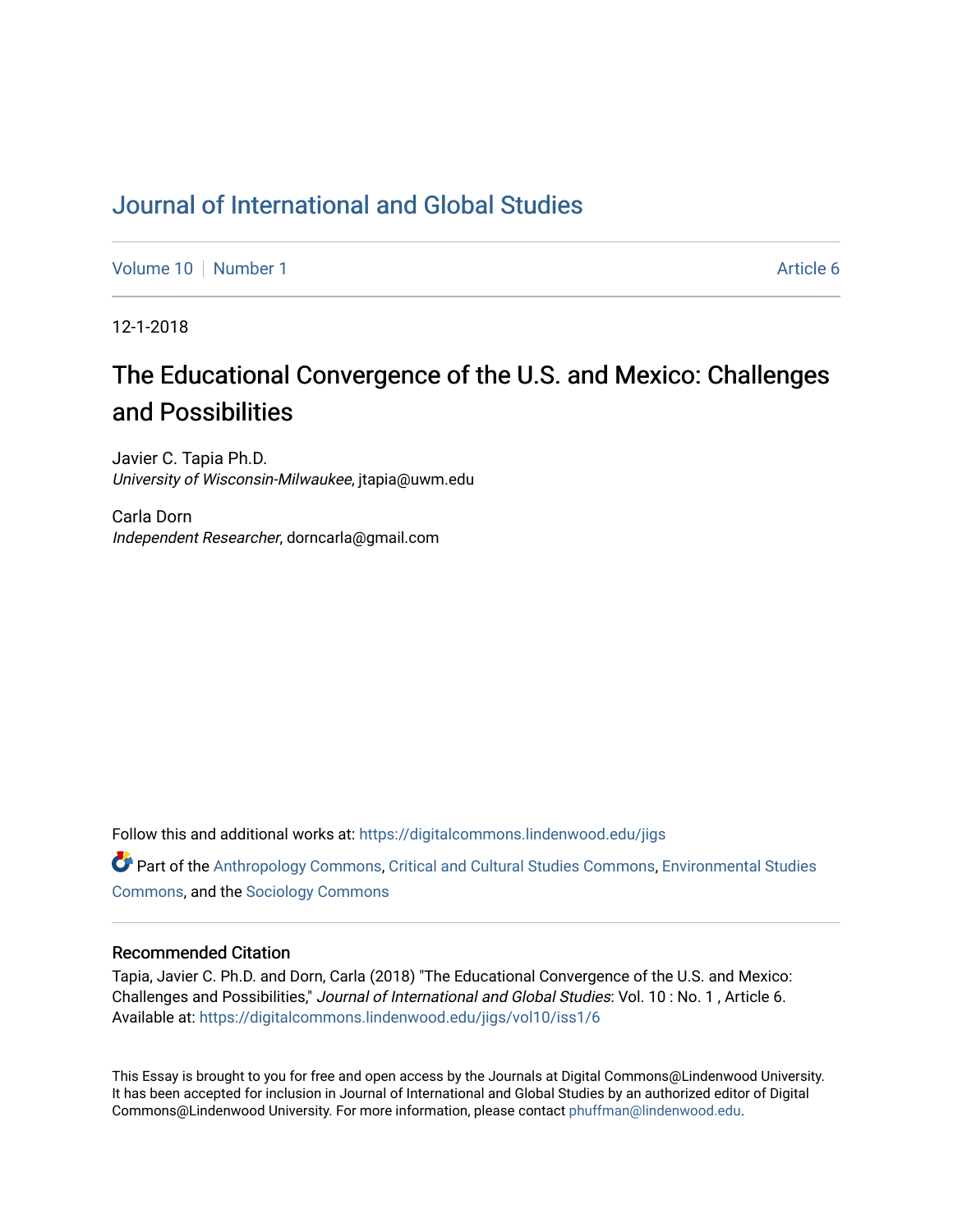# The Educational Convergence of the U.S. and Mexico: Challenges and Possibilities

Javier Tapia PhD University of Wisconsin-Milwaukee jtapia@uwm.edu

> Carla Dorn Independent Researcher dorncarla@gmail.com

# **Abstract**

Globalization and NAFTA led to a greater economic and social integration between the U.S. and Mexico. This integration led to continued Mexican migration to the U.S. contributing to Hispanic growth in the U.S. with resulting shortages in bilingual professionals. Building from public anthropology, we developed exchange projects in education and health between the two countries to meet the needs of the Mexican population and foster greater understanding between the two societies. Notwithstanding current strained political relations between the two countries, we expect NAFTA to survive in a revised form continuing the economic and social interdependency for this region of North America. Thus, it is important to continue developing educational partnerships between the two societies, which may lead to a greater level of educational convergence. Similarly, this study provides an example of how anthropologists and others in academia can collaborate with government officials in the development of projects of benefit to the larger society.

**Keywords** U.S.-Mexico border, NAFTA, education, bilingualism, globalization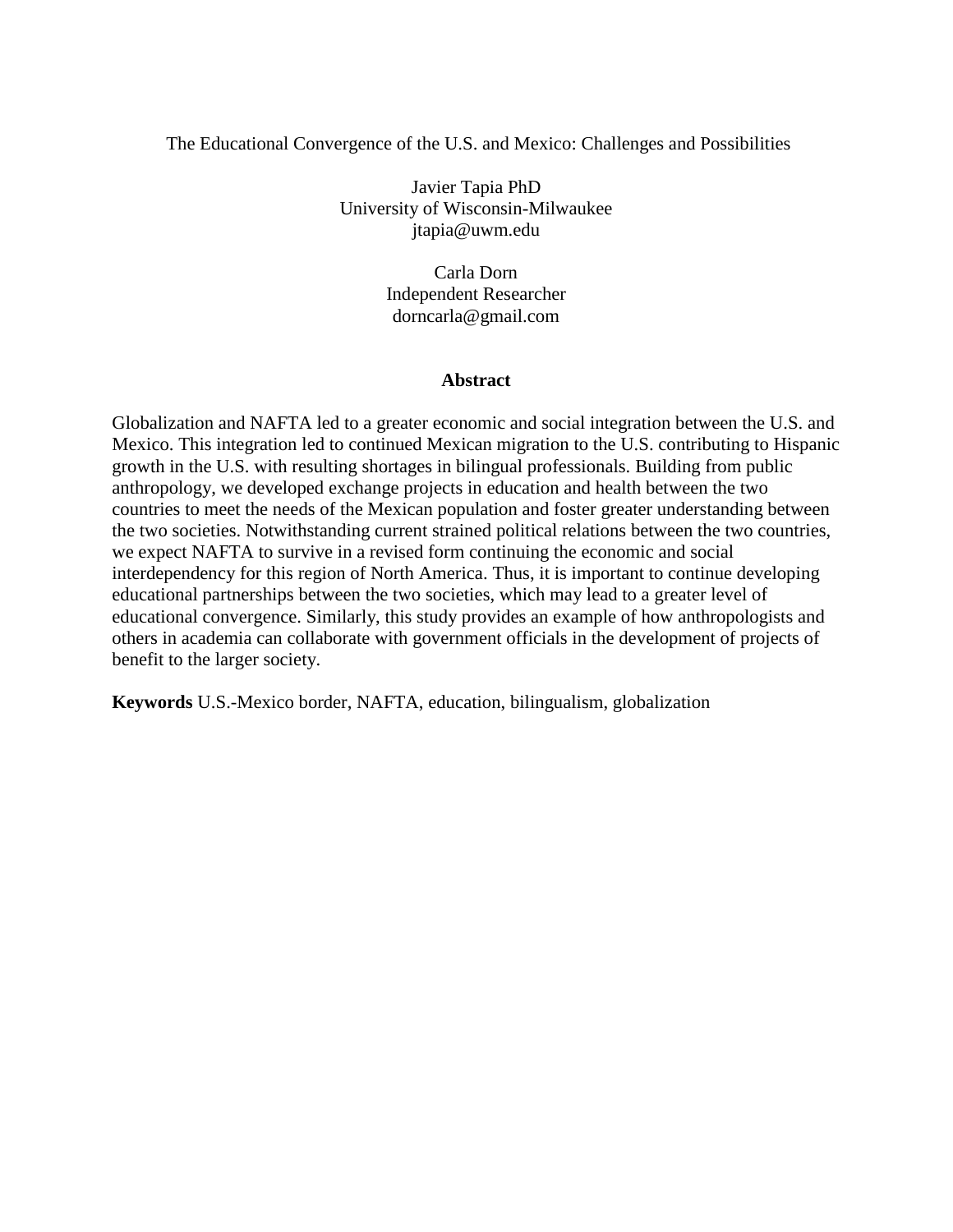We will be living in a "borderless North America in 20 years, and the governments of the United States and Mexico need to work together so that the integration takes place in an orderly basis." This was the first statement made by Ambassador Jim Jones (U.S. ambassador to Mexico under President Bill Clinton) in a world's affair symposium sponsored by Chicago's Council on Foreign Relations in 2003 (Solberg, 2003). In a way, Ambassador Jones's comments were a reflection of the increasing economic and social interdependency of the two countries fueled by the North America Free Trade Agreement (NAFTA). A number of people including Robert Pastor (2011) in his book, "The North America Idea," championed the idea that the two countries share a common destiny and a common future. Sharing this view, Seele (2018) argues of continuing economic and social forces pushing the two countries together. Following a similar perspective and with respect to education and the economy, Presidents Obama and Peña Nieto signed in 2013 the Bilateral Forum in Higher Education, Innovation, and Research (FOBESII). A key objective of the agreement is to facilitate educational exchanges and collaborations to provide workers in North America with the knowledge and skills for the 21<sup>st</sup> Century (FOBESII, 2017).

The election of Donald Trump to the presidency of the United States in 2016 put a halt (if not a full stop) to the orderly integration of North America. News organizations have covered widely President Trump's critical views of NAFTA and Mexico (e.g., Diamond, 2018). As such, and as of this writing (April 27, 2018), FOBESII and other educational projects between the two countries may appear to be on their "last legs." However, NAFTA is not dead and there is a possibility that it may survive in a revised form. The U.S. Chamber of Commerce continues to lobby strongly for NAFTA (U.S. Chamber of Commerce, 2017) and individual states continue trade missions to Mexico. In addition, with respect to education, the National Collegiate Athletic Association (NCAA) has recently approved for Mexican universities to participate in Division II athletics (Bauer-Wolf, 2018).

This article consists of five sections. The introduction is followed by a brief discussion on Mexican immigration to the U.S., the growth in the Mexican/Hispanic population, and the development of Mexican transnational communities in the U.S. The third section provides an overview of the educational status and challenges present in the Mexican community and for other Latinos when relevant. A discussion on a number of educational projects developed between my institution, the University of Wisconsin-Milwaukee, and government and educational officials in Mexico and the U.S. are covered in section four. As discussed later, the development of these projects are guided by some of the objectives in public anthropology. In the conclusion, we provide a short summary of the interdependency of the two countries and the need for continuing educational partnerships between the two societies, albeit in a challenging context of U.S.-Mexico relations.

#### **Globalization, Migration, and Transnational Communities**

Contemporary globalization can be broadly defined as the increasing flows of trade, finance, culture, ideas, and people produced by improvements in technology, communication, and faster travel (Lewellen, 2002). A key feature of globalization is that the impact of economic interdependence is uneven and differentiated between and within countries. A good example of this situation is the North America Free Trade Agreement. The agreement was created to promote economic growth and to facilitate trade between Canada, the United States, and Mexico.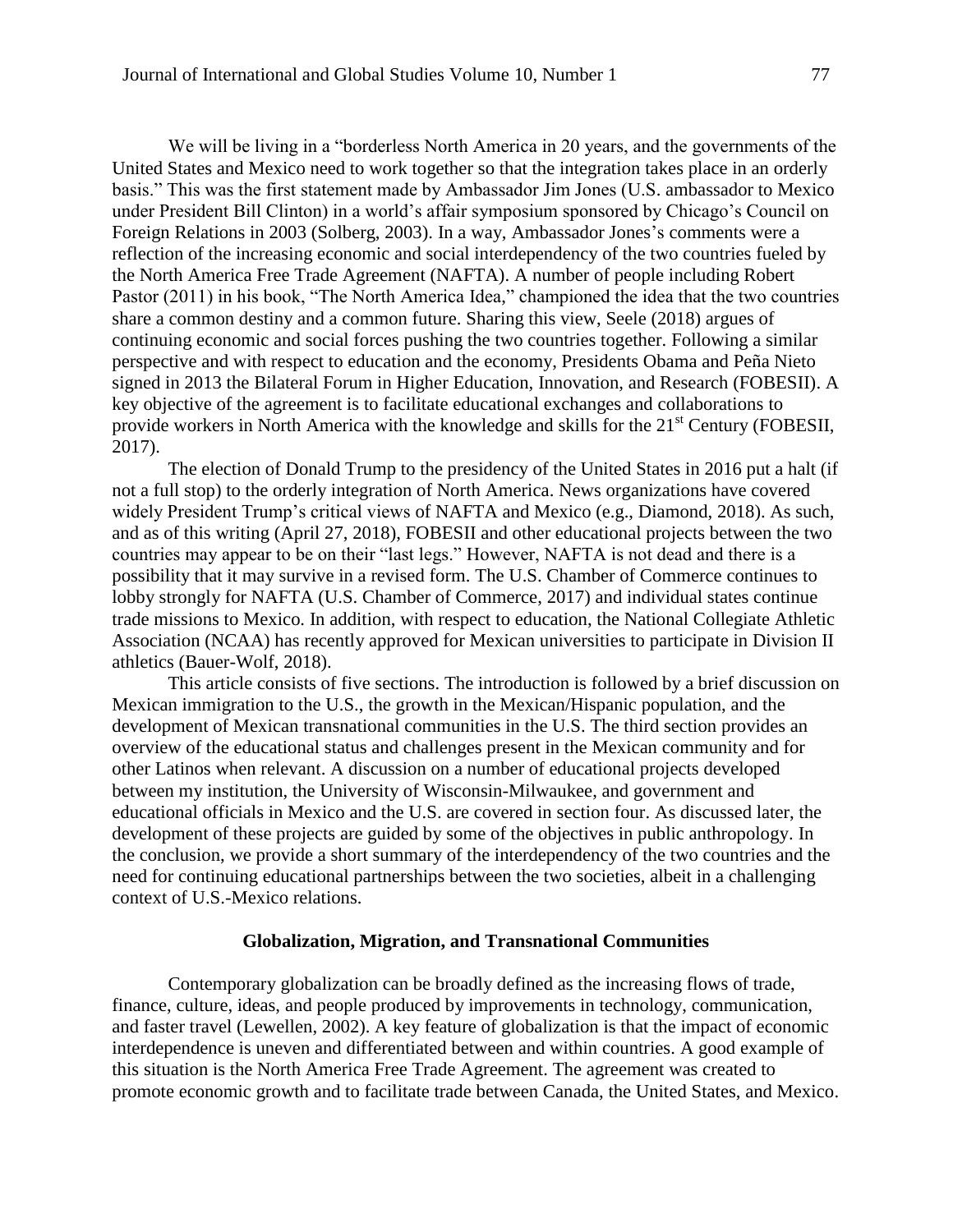Economic growth and more trade have indeed taken place. Mexico, however, has experienced uneven growth between different economic sectors and regions of the country. Furthermore, the passage of NAFTA did not create the necessary jobs to reduce continuing migration to the United States (Villarreal and Fergusson, 2017; U.S.-Mexico Binational Council, 2004).

Mexican immigration to the U.S. is not a new phenomenon and dates back to 1848. Vélez-Ibáñez (1996) and Heyman (1991) view Mexican immigration to the U.S. as part of the capitalist penetration of Mexico by U.S. interests at the end of the Mexican War. They see these economic linkages as leading to the subordination of Mexican laborers who worked for U.S. companies on both sides of the border. This initial condition contributed to later forces influencing more migration including civil war in Mexico (La Revolución Mexicana), labor shortages in the U.S., and collaborative agreements between the two governments like the border industrialization program and later NAFTA (Henderson, 2011). As mentioned above, NAFTA had a limited effect in curtailing Mexican immigration (Bacon, 2014; U.S.-Mexico Binational Council, 2004). For example, in 2005 the Pew Hispanic Center estimated 6.2 million undocumented immigrants from Mexico (Passel, 2006). These periods of documented and undocumented immigration from Mexico contributed greatly to the growth of the Latino population, which by the year 2001 had become the largest minority group in the U.S. (Clemetson, 2003).

Mexican immigration to the U.S. and the growth of the Latino population slowed down considerably after the housing crisis in 2008. Economic stagnation along with enhanced border security brought down the number of immigrants coming to this country (Passel et al., 2012; Rosenblum and Meissner, 2014). Notwithstanding these factors, Mexicans and other Latino groups are still expected to grow in relationship to the Anglo-American population. For example, the latter is expected to decline from 198.103 million (62.2% of the total population) to 181.930 million (43.6% of the total population) from 2014 to 2060. Meanwhile, Latinos are expected to grow from 55,410 million (17.4% of the total population) to 119,044 million (28.6% of the total population) in the same period (Colby and Ortman, 2015). Furthermore, this number may increase if there is an eventual immigration reform. Phillips and Massey (2000) point out that immigration from Mexico increases when the immigrant has a relative living already in the U.S.

The growth of the Mexican and Latino population is transforming U.S. society in many ways. Even with the possibility of a border wall and less interaction between the United States and Mexico and Latin America, the Mexicanization/Latinization of the U.S. has had a huge impact and influence in this society. The country is becoming more Mexicanized and Latinized with the increasing importance of the Spanish language and cultural influences from Latin America. Mexican food is becoming a staple element in the diet of mainstream U.S. An increasing number of Anglo-American families are introducing their children to Spanish through television programs like *Dora the Explorer* and *Run Diego Run*. And notwithstanding a reduction in the number of students studying Spanish in college, Spanish has become the most spoken non-English language in the U.S., even among non-Latinos (Gonzalez-Barrera, 2013).

Acknowledging variability in Mexican communities in the U.S. and among immigrants (i.e., social class, citizenship and generation status, geographic location in the U.S., etc.) (see Castañeda et al., 2014; Correa-Cabrera and Staudt, 2014), many immigrants are better able to stay in close contact with their relatives in Mexico. Cell phones, Skype, and Facebook allow for instant communication. In addition, satellite and cable television provide immigrants with a great variety of Spanish language-programs, many of which they also saw in Mexico. Moreover, Univision (the largest Spanish language network in the country) has become the top broadcast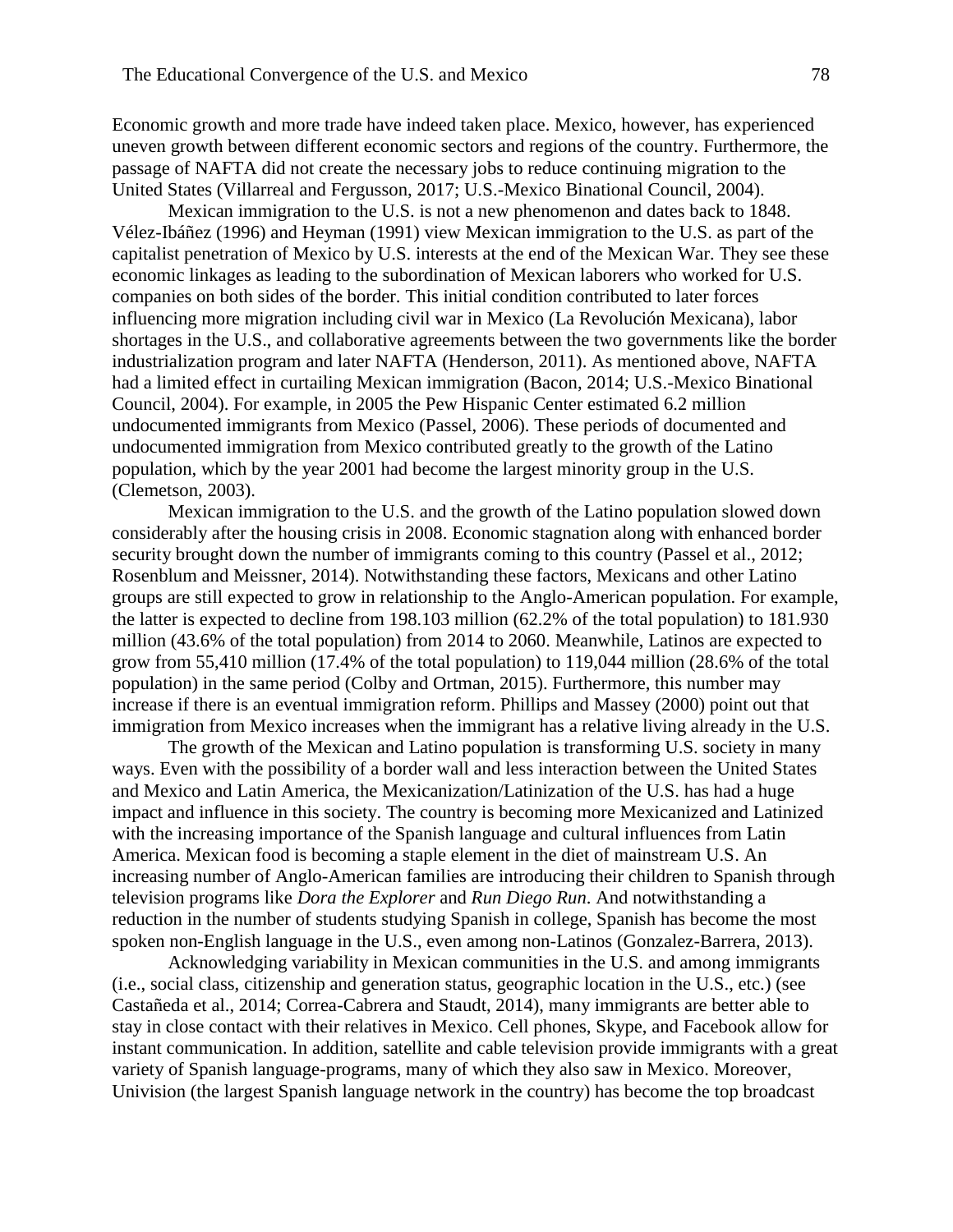network in the U.S. (Fernholz, 2013). This and other outlets allow many people to follow news in Mexico, watch their favorite soccer teams, and follow their favorite dramas and comedies. Similarly, many Spanish language radio stations in the U.S. collaborate with Mexican radio stations to transmit live programs in both countries (i.e., El Programa del Genio Lucas). In this country, furthermore, we see the growing presence of Mexican priests, professional soccer teams, and cultural and musical groups performing in cities throughout the U.S. Thus, it is no longer necessary for Mexican immigrants to travel to Mexico to "be in Mexico."

The continuity of the Mexican community from Mexico to the U.S. has led social scientists to refer to it as a transnational community (Roberts et al., 1999; Portes et al., 1999). Noticing changes in migratory patterns since the 1980s, Canales and Montiel Armas (2007, p. 233) argue that migratory circuits have turned into transnational communities "because the density of movements and social ties have extended from the community of origin to all the places where its migrants are to be found." In many ways, these communities are more vibrant and dynamic, and have a greater degree of influence in the political, social, and economic arenas of both countries. Immigrant remittances are the second source of revenue for Mexico (oil being the first source). This economic power influences government, church politics, and decision making at the local, state, and national levels. In the United States, the government of Mexico, through its 50 consular offices and its Institute for Mexicans Abroad, focuses on the protection of Mexican nationals' human rights and fosters health and educational programs for the population (Bakker, 2010). The latter foment the maintenance of Mexican culture and the Spanish language.

The Mexicanization of the United States is not, however, a one-way street. Globalization and NAFTA have also increased U.S. influence in Mexico. In addition to tourism and the increasing number of Pizza Huts and McDonalds, there has been an increase in the number of retirees now living in their own communities in places like San Miguel de Allende, Lago de Chapala, and Cuernavaca. High-level executives and management for companies like General Motors, Ford, and Kerry now live in Leon, Queretaro, and Mexico City. Television stations in Mexico carry Spanish language versions of comedies like *Friends* and *The Simpsons*. In addition, Mexican immigrants themselves are introducing U.S. customs and practices in their own communities in Mexico. Some of the more popular are Halloween and the exchange of gifts for adults during Christmas (personal communication with friends and relatives in Mexico). At a deeper level, educational institutions are restructuring the curriculum to emphasize the acquisition of English and the internalization of higher education (Barrow et al., 2003). For example, there is a push at the federal level for public schools to start teaching English at the early primary grades. In higher education, the School of Nursing at the University of Guanajuato made English a requirement with a minimum score of 450 on the TOFEL exam in 2005. This is a recognition of the importance of English in the business world and for professionals interested in studying or working in the United States.

The North America Free Trade Agreement has had a major impact in increasing the economic and social interdependency between the two countries (Selee, 2018). This interdependency has pushed for the development of a labor force with a common set of bilingual and transnational features. This reality called for a more pragmatic collaboration between the two governments and their educational institutions. The objectives of the Bilateral Forum in Higher Education, Innovation, and Research (FOBESII) captures this scenario. As such, it is important for educational institutions in both countries to develop new programs to better serve the needs of the two populations. In addition, these programs should also target the educational needs of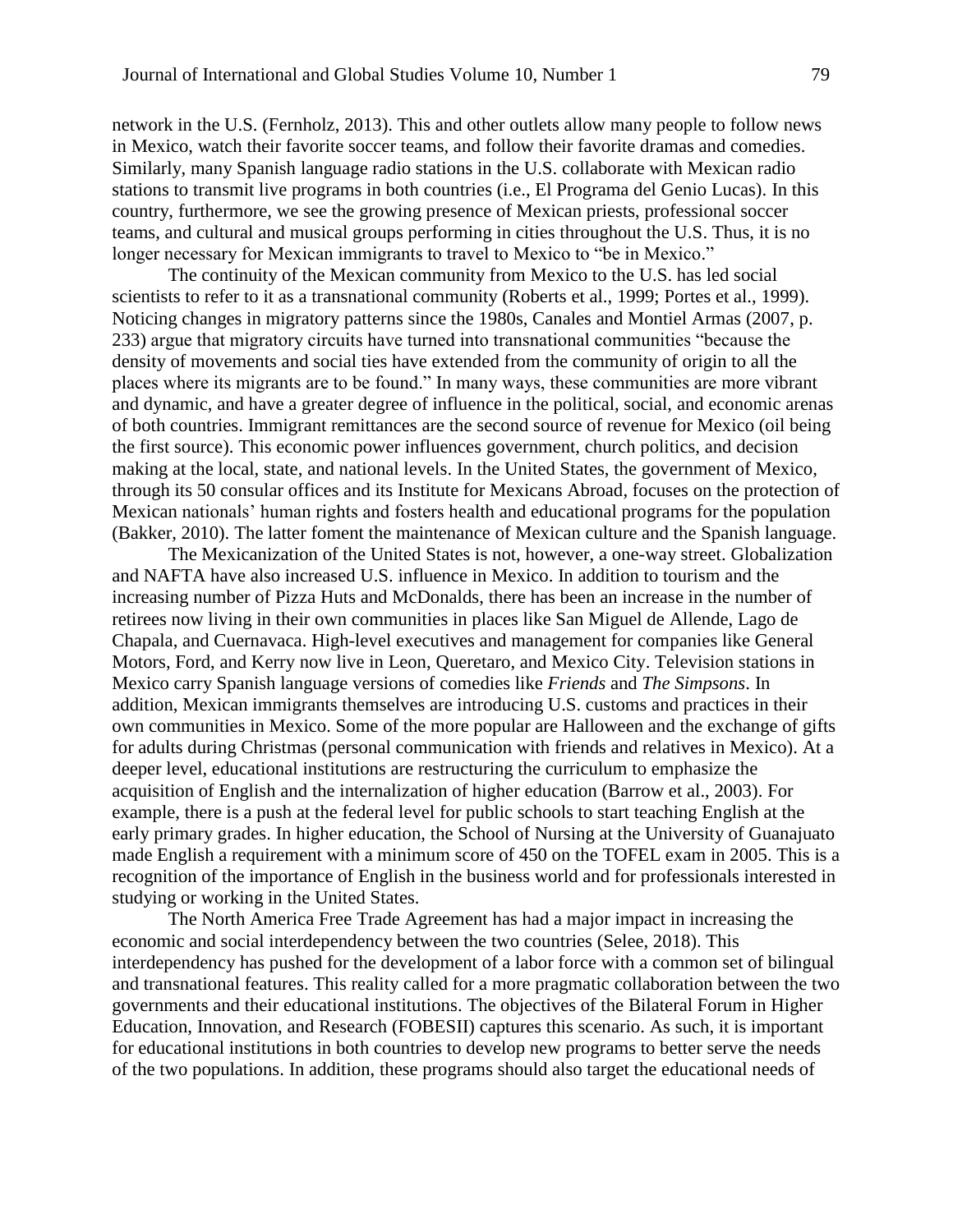the Mexican population in the U.S., for they along with other Hispanics lag behind the non-Hispanic white population.

#### **The Educational Challenges of Mexicanos and other Latinos in the U.S.**

Demographic projections indicate that Latinos will play a key role in the demographic and economic growth of the United States. The Latino population will grow 115% and will account for most population growth from 2014 to 2060 (Colby and Ortman, 2015). By the year 2060, Latinos will make up about 29% of the total U.S. population and 35.5% of the k-12 student population (up from 24.4%). In contrast, for the same time period, the Anglo-American student population will decline from 52% to 35.6%. For comparison purposes, the African-American student population will decline from 13.8% to 13.2%. And the Asian student population will grow only from 4.7% to 7.9% (Colby and Ortman, 2015). According to James Canton (2006, p. 90), "Hispanics and women will dominate the future U.S. workforce." As such, educational institutions must do a better job in providing Latino students with a quality education and the knowledge and skills to function in a global economy.

In the last 15 years, there has been improvement in the educational attainment of Latino students but they still lag behind the Anglo-American population. For example, high school completion rates for Latinos increased from 63% in 2006 to 81% in 2016. Meanwhile, the completion rate for Anglo-American students remained steady 94% and 95% in the same timeperiod. With respect to college, the percentage of Anglo-American students with a B.A. or higher increased from 34% in 2000 to 43% in 2016. The figures for Latino students increased from 10% to 19% for the same years (IES, 2017). Here, it is important to mention that the percentage of Mexican origin students with a B.A. or higher was even lower at 10% in 2013 (STATISTA).

The lower educational attainment of Latinos can be attributed to social stratification in society which denies equal opportunities to many minority students. Some of the factors for inequality include unequal school funding, attending highly segregated minority schools, and lack of access to a rigorous curriculum, skilled teachers, and quality bilingual programs (Gandara and Contreras; U.S. Commission on Civil Rights, 2018). At the elementary school level, Latinos are 44% less likely than Anglo-Americans to participate in gifted programs (Pals and Oms, 2016). The situation is similar at the high school level. Washington (2016) reports that while Latinos and African-Americans account for 40% of the student population, they account for just over 25% of the students enrolled in college preparatory courses (AP). It is reported that many of the schools attended primarily by minority students do not offer rigorous courses. Students' scores in the ACT test support this claim. In 2016, only 23% of Latino students were collegeready while the figure was 49% for Anglo-American students (ACT, Inc. 2016).

The lower educational attainment of Latinos is more worrisome by their lower participation in STEM fields (Science, Technology, Engineering, and Math). Only 10% of STEM workers are Latinos and most of them are in the service sector with only a certificate or an A.A. degree (Leonard, 2016). To make matters worse, thousands of Latinos face an uncertain future due to their undocumented status (Perez, 2011). All these factors lead to a serious situation not just for Latinos but for society as a whole. Canton (2006, p. 104) fully perceived this crisis a few years ago when he considered Latino students to be "the most likely to be unprepared to cope or succeed in the future." He then goes on to make an urgent call for political, business, and educational leaders to make immediate changes to the education system.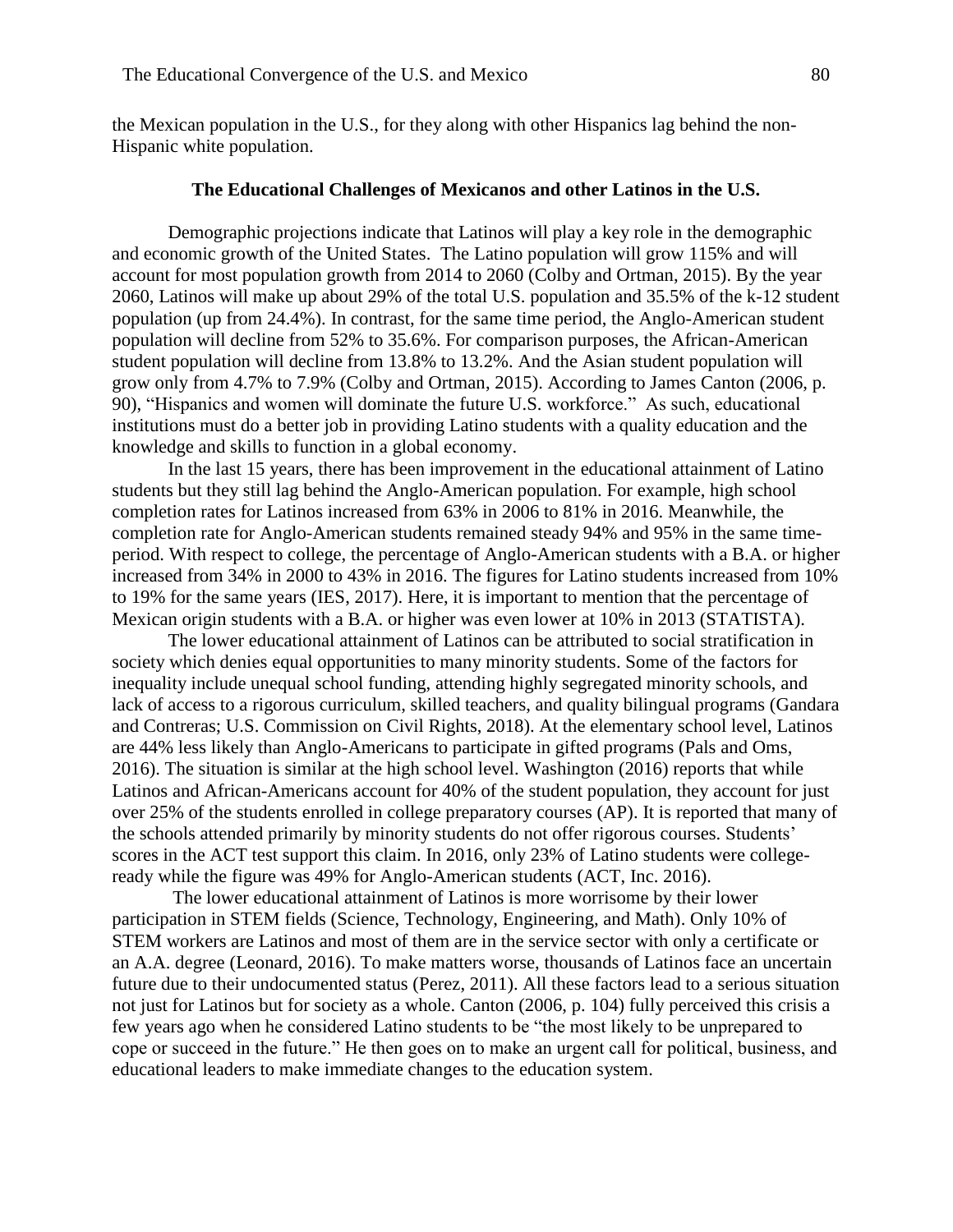As mentioned above, Latinos are growing at a very fast pace, and they will represent a very large percentage of our student body and our labor force. A low academic achievement in conjunction with limited skills represent lower economic contributions to U.S. society, higher reliance on government social programs, and a labor force without the knowledge base required by the expanding global economy. Low educational levels for Mexicans and other Latinos will have a negative effect in this country's level of competitiveness in a global market (Peterson et al., 2011).

The growing importance of Mexicans and other Latinos to the viability of the United States is also connected to the increasing importance of Mexico to the economic stability of the U.S. As mentioned above, the economies of the two countries have grown more interdependent since NAFTA. In the Midwest for example, exports from Illinois to Mexico grew 703% since 1993. In 2016, exports to Mexico totaled \$9.5 billion creating 200,200 jobs in the state (Wilson Center, 2016). In Wisconsin, exports to Mexico totaled \$3 billion in 2015, creating 120,000 jobs in the state (Tragesser, 2017). Thus, not surprisingly, President Trump's calls for the elimination of NAFTA have received severe criticisms from the business sector in the U.S. (Donnan, 2017).

The economic interdependency of the two countries has been acknowledged by Mexico's educational and business sectors. The former is changing in order to include more courses in English-as-a-Second-Language and in science and technology. The latter are hiring more bilingual workers and in the adoption of quality control standards similar to those found in the U.S. As a result of NAFTA, Mexico has had to raise the quality of its products in order to be competitive in a global market. Fostering economic growth in the two countries has been a policy in the administrations of Mexico and the U.S. And fostering educational partnerships to create economic growth for the region is at the core of the FOBESII agreement signed by the two presidents in 2013. As discussed below, we began a number of educational projects with Mexico prior to FOBESII with a focus to serve better the Mexican and Latino population in Wisconsin.

#### **Partnerships with Mexico and the Educational Convergence of the Two Countries**

Although it may vary across states, Latinos in the United States face a situation of a shortage of bilingual professionals to meet the needs of the population. This is a result of the growth in the population along with the inadequacy of many educational institutions to graduate more Latinos and other bilingual professionals in the country. This condition is precarious especially in the fields of health and education (U.S. Department of Education, 2012; Camera, 2015; NSHP, 2005; Dibble, 2008). In some states, the shortage of Mexican bilingual teachers, counselors, and principals may further undermine the schooling of Mexican students. For many years now, educational research has shown that Latino students do better in schools staffed with educators who understand the students' linguistic and cultural experiences. Furthermore, non-English fluent Latino students perform better when enrolled in good bilingual programs rather than in English only instruction (Nieto & Bode, 2012; Baker, 2011). In the field of health, Latinos also experience a shortage of bilingual professionals. As such, many school districts and hospitals are developing programs to recruit bilingual teachers and nurses from Mexico (McGee, 2015; Dibble, 2008). These programs, however, have been created on an ad hoc basis with a high level of variability. They vary with respect to the professionals' level of bilingualism, their knowledge of the U.S. educational and health systems, and the nature of their employment conditions in this country. With respect to education, a guide has been created to facilitate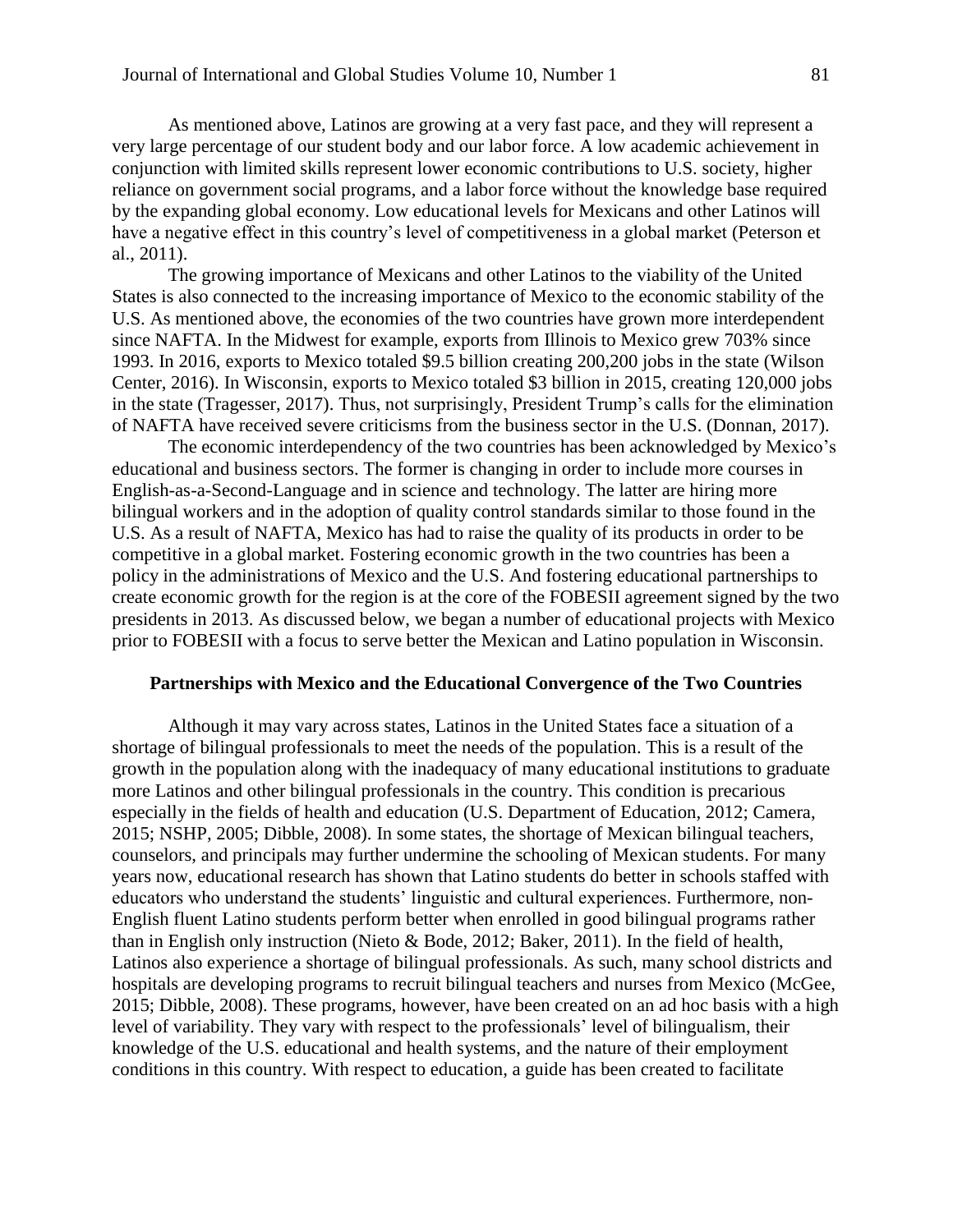teacher exchange programs between the two countries (McGilvra, n.d.). However, it is not known how many programs have been developed nor the extent of their scope.

As mentioned above, it has been at the local level where school districts and hospitals have developed partnerships with Mexican institutions for the recruitment of bilingual teachers and nurses (Dibble, 2008; McGee, 2015). At the university level, there are two primary types of programs pertaining Mexico. In the first group, university centers and departments receive resources from private and public sources to foster some relationships with Mexico. Mostly, the bulk of these programs pertain to academic research and education opportunities for graduate students (see for example the mission statement for UC Mexus). The second group consists primarily of study abroad opportunities for students. Although these programs have certain value, centers for international education and their study abroad programs often view Mexico as any other international program and thus fail to address the growing interdependence of the two countries and the shortage of bilingual professionals in Mexican communities in the U.S.

It is in this context that we begin to develop educational projects with Mexico in order to address the pressing needs for bilingual professionals in the state of Wisconsin. In a way, these projects fall under the umbrella of public anthropology. Peacock (1997, p.14) calls for anthropologists to "head projects that reach beyond anthropology and beyond the academy." Similarly, Borofsky (2011) acknowledges that people use public anthropology in different ways for different purposes, but in his view, it has to go beyond our disciplinary walls. Finally, De Lauri in the journal Public Anthropology, "encourages shifts outwards from the purely academic realm towards wider publics . . . engaged in cultural and political exchanges and collective collaborations for change" (journal website). In the development of these projects, we formed collaborations with high-level government and education officials in Mexico and in Wisconsin.

Phase one of the projects covers the 2001-2010 time-period. As in many areas of the U.S., the Mexican and the Latino population increased greatly in Wisconsin in the last 25 years. The Latino population more than doubled from 1990 to 2000 where it grew from 93,232 to 192,921 (Wisconsin Extension, 2001). The growth in the Latino population led to a great need for bilingual service providers, especially in the areas of education and health. For example, in 2002, the Milwaukee school district had 54 openings for bilingual teachers while the university was producing only 1.2 bilingual teachers per year. Nursing was in worse shape, for the university was producing only 0.3 bilingual nurses per year.

In order to mitigate the great need for bilingual professionals, we developed a collaborative education exchange project between the state of Guanajuato, Mexico, our university (the University of Wisconsin-Milwaukee), the school district, and the government of Wisconsin. Recognizing the efforts of the Mexican government to assist Mexican communities in the U.S. from the 1970s to the present (Garcia-Acevedo, 2003; Bakker, 2010), we contacted the office of Gov. Juan Carlos Romero-Hicks in Guanajuato. Gov. Romero-Hicks pledged his support for the project and visited our university in 2001 to sign an agreement of collaboration with the provost of the university. In broad terms, the agreement called for cultural and educational exchanges and the recruitment of bilingual teachers and nurses to provide services to the Mexican community in Wisconsin.

Developing this collaborative project between the two states was not an easy process. Besides all the time spent in meetings in the two states and doing all the necessary paperwork, it was also necessary to deal with the bureaucracy of government, universities, and individuals' specific quirks. Notwithstanding the great need for bilingual professionals in the community and the few bilingual graduates coming out of our institutions of higher education, mid-level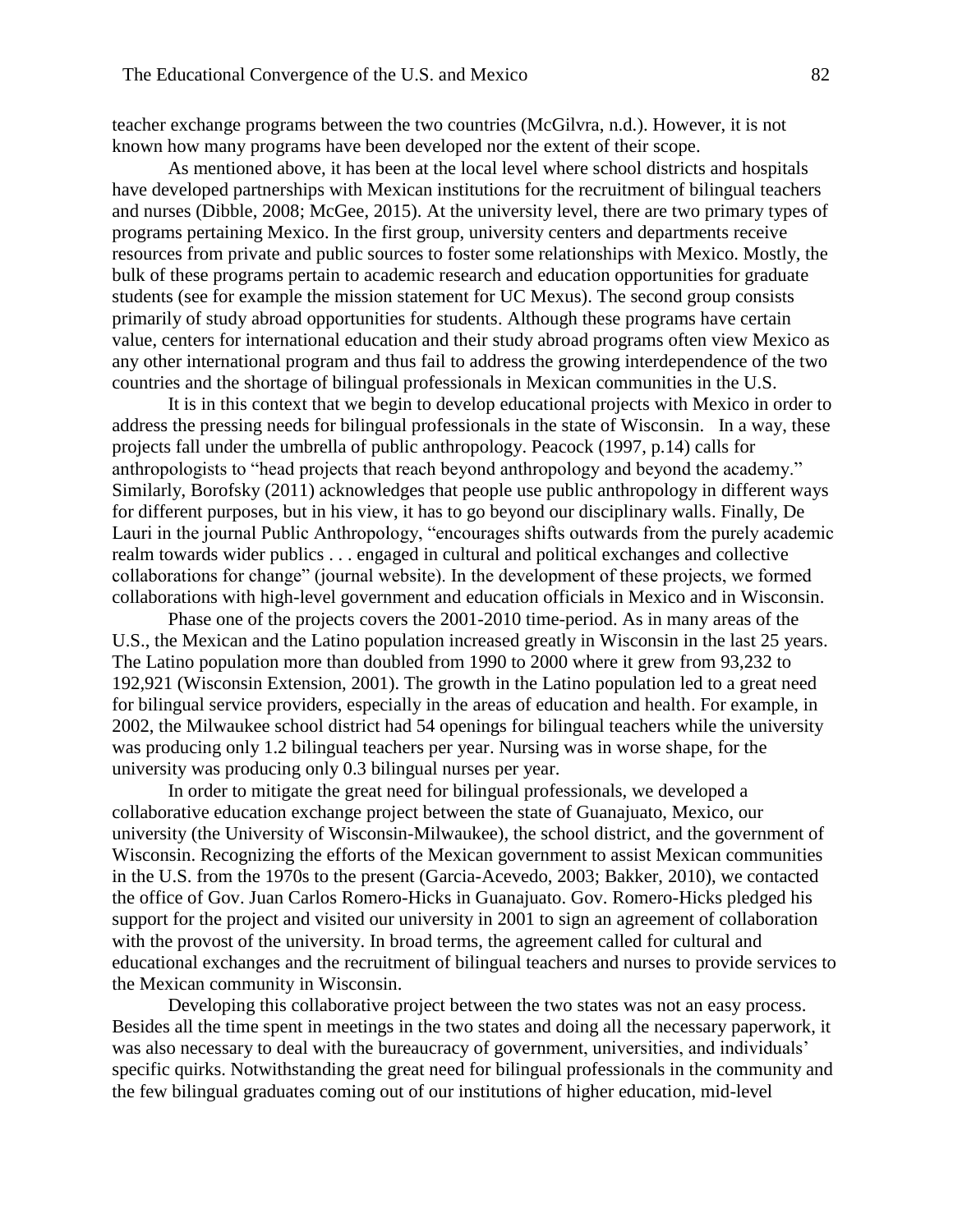university administrators were reluctant to support the project, arguing that universities do not sign agreements with governments. This first hurdle was overcome with persistence and after seeking and obtaining the support of Latino leaders in the community. With the backing of the community, the provost gave the green light to the project resulting in the visit of Gov. Romero-Hicks to our institution in 2001. We made an invitation to Wisconsin's Gov. Scott McCallum to attend the event. He was not able to attend, but he called Gov. Romero-Hicks to welcome him to the state. McCallum also sent his secretary of regulations and licensing (Oscar Herrera) to the signing ceremony. Secretary Herrera, a person of Mexican descent, played a key role in the nursing partnership discussed below.

The component in education for the project developed along the following lines. Gov. Romero-Hicks requested his secretary of education to identify and recruit bilingual teachers interested in working in the U.S. Our university helped to facilitate the J1 visas for the teachers (these are 1-3 year visas and are not renewable). The local school district provided the salaries and school placements for the teachers recruited from Mexico. A total of 15 teachers were recruited in three different cohorts from 2003-2008. Most of the teachers returned to Mexico at the expiration of their visas. Others, especially in the last cohort, returned after two years when the district did not provide the necessary support for them. Three people remain working in the district. Through sponsors in the community, they were able to obtain H1 visas and began the process to become permanent residents. The influence of the Mexican teachers in the community was favorable. One school principal and one district administrator report that the Mexican teachers had a positive impact in the education of the students. A local Catholic priest informed us that the teachers were embraced by the Mexican families in the neighborhood. Moreover, one of the Mexican teachers recalls how parents in the school were grateful that she was able to explain to them in a way they understood the school's expectations for each grade level.

Meanwhile, the two governors had continued their communication and Gov. McCallum visited Mexico in December 2001. In this visit, the two governors agreed to continue to foster trade and educational exchanges between the two states. To move forward with the project to recruit bilingual nurses from Mexico, Gov. Romero-Hicks provided additional resources to the University of Guanajuato. These resources were used first to translate into English the curriculum for a B.A. degree in nursing. Other funds were used to expand English language instruction for nursing students and other expenses needed by the nursing faculty. The curriculum was shared with the dean of nursing from our university and a copy was submitted to the office of Secretary Herrera. He was born and raised in Mexico and supported the project fully. His office sent the document to the proper state and federal authorities, where upon evaluation provided equivalency to the nursing programs from the two states.

Unfortunately, the recruitment of bilingual nurses from Mexico came to a halt when the governor of Wisconsin lost his reelection bid and Secretary Herrera had to leave his office in 2003. The new administration had other interests, and we decided to take a different path involving more directly the schools of nursing in the University of Guanajuato and our institution. With additional funds provided by Gov. Romero-Hicks, two nursing professors from Guanajuato came to visit and met with our faculty of nursing in 2005. As a result of this visit, the dean and associate dean from our institution visited Guanajuato and met with the nursing faculty. In this meeting, the two parts agreed for a closer collaboration, including the facilitation of faculty and student exchanges. Afterwards, a nursing professor in our university created a summer program in Guanajuato. A total of 52 students participated in these programs from 2006 to 2010 (the professor left for another institution in 2010). In this program, the students studied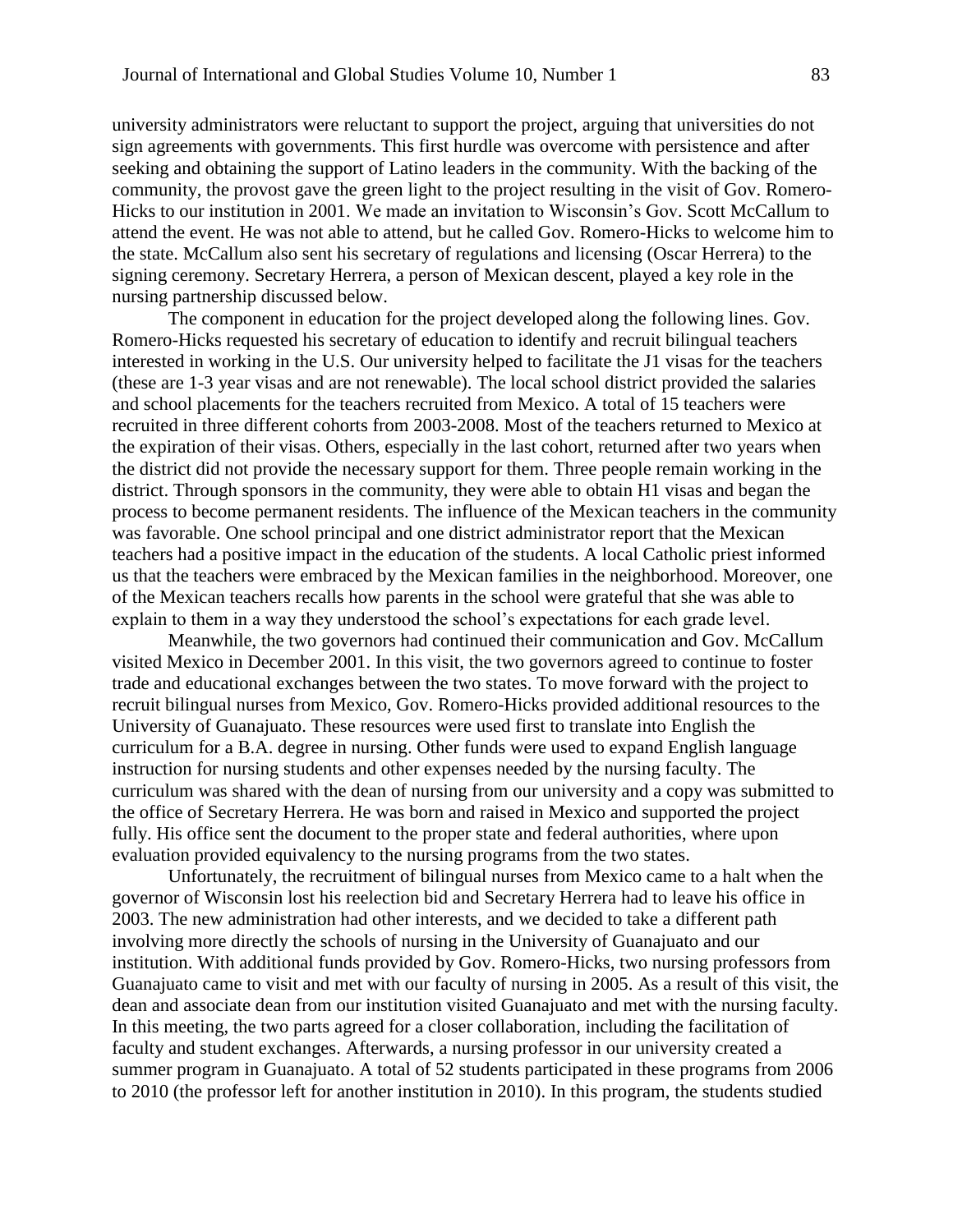Mexican history and culture, medical vocabulary in Spanish, and Mexico's health system. The expectation was that the students would be better prepared to work in the Mexican community.

The first phase of collaborations between the two states took place from 2001 to 2010. During this period, there were changes in the governor's office in both states and changes in the chancellor's office in both universities. Meanwhile, the Latino population continued to increase in Wisconsin. For example, the Latino population more than doubled from 2000 to 2015 as the numbers increased from 195,295 to 381,181 (Wisconsin DHS, 2016). Of all Hispanic subgroups, Mexican origin people represent the majority with 72% of the population.

The growth in the Mexican population in the state merited the development of a new set of collaborations between the states of Guanajuato and Wisconsin. New governors as well as new leaderships in the universities created a new window of opportunity for these partnerships. We refer to the new initiatives as phase 2 in collaborations with Mexico. With respect to the domain of government, we organized a breakfast meeting between Gov. Miguel Márquez and Gov. Scott Walker on April 2, 2016. The meeting took place in the executive mansion in Madison, Wisconsin. We knew that both governors had interest in fomenting trade as Mexico is Wisconsin's second largest trading partner. And we saw the meeting as an opportunity to include partnerships in education as well. Over breakfast, the governors agreed to continue to foster trade and to support initiatives in education. With respect to the latter, we led the development of a new collaborative agreement between our university and the University of Guanajuato. On April 27, 2016, the president of the University of Guanajuato (Guerrero-Agripino) came to our institution to sign an agreement of collaboration with our institution (again former Gov. Romero-Hicks played a key role by informing President Guerrero-Agripino of the importance of continuing a partnership with our institution). President Guerrero-Agripino signed the agreement with UWM's Chancellor Mark Mone. The purpose of the document reads, "The agreement paves the way for multidisciplinary collaborations, expands study abroad opportunities for both student bodies, and bolsters business partnerships between the state of Wisconsin and Mexico" (McManam, 2016). One of our expectations has been that through these collaborations, faculty and students in our institution would develop a greater understanding of Mexico and its people an awareness that may radiate into a better understanding of the local Mexican community.

These collaborations involving government and education officials are moving forward in a slow, unsteady way. The election of President Trump in November 2016 created a severe strain in relations between Mexico and the U.S. and uncertainty for a large segment of the Mexican population. His calls for the termination of NAFTA or its revision in more favorable terms for the U.S. has created angst in Mexico and concern for the U.S. Chamber of Commerce. The political climate in the current administration has created instability in the relations between the two countries. This climate also appears to put in jeopardy the objectives of the Bilateral Forum in Higher Education, Innovation, and Research, and its major point in creating a skilled labor force for a more integrated North America.

However, under the shadow of this challenging context, there are signs for optimism. Globalization and economic integrations are likely to continue, albeit at a slower pace. In a survey conducted by the Council on Foreign Relations, Ian Bremmer states, "In advanced industrial democracies, established interests promoting continued globalization remain deeply entrenched and powerful." Similarly, Jeff Colgan states, "Populism is more likely to change the character of globalization and slow its advance than halt or reverse it" (Foreign Affairs, 2017). Currently, the North America Free Trade Agreement is not dead and its revision continues. Closer to home, Wisconsin led a trade mission to Mexico in January-February 2018. In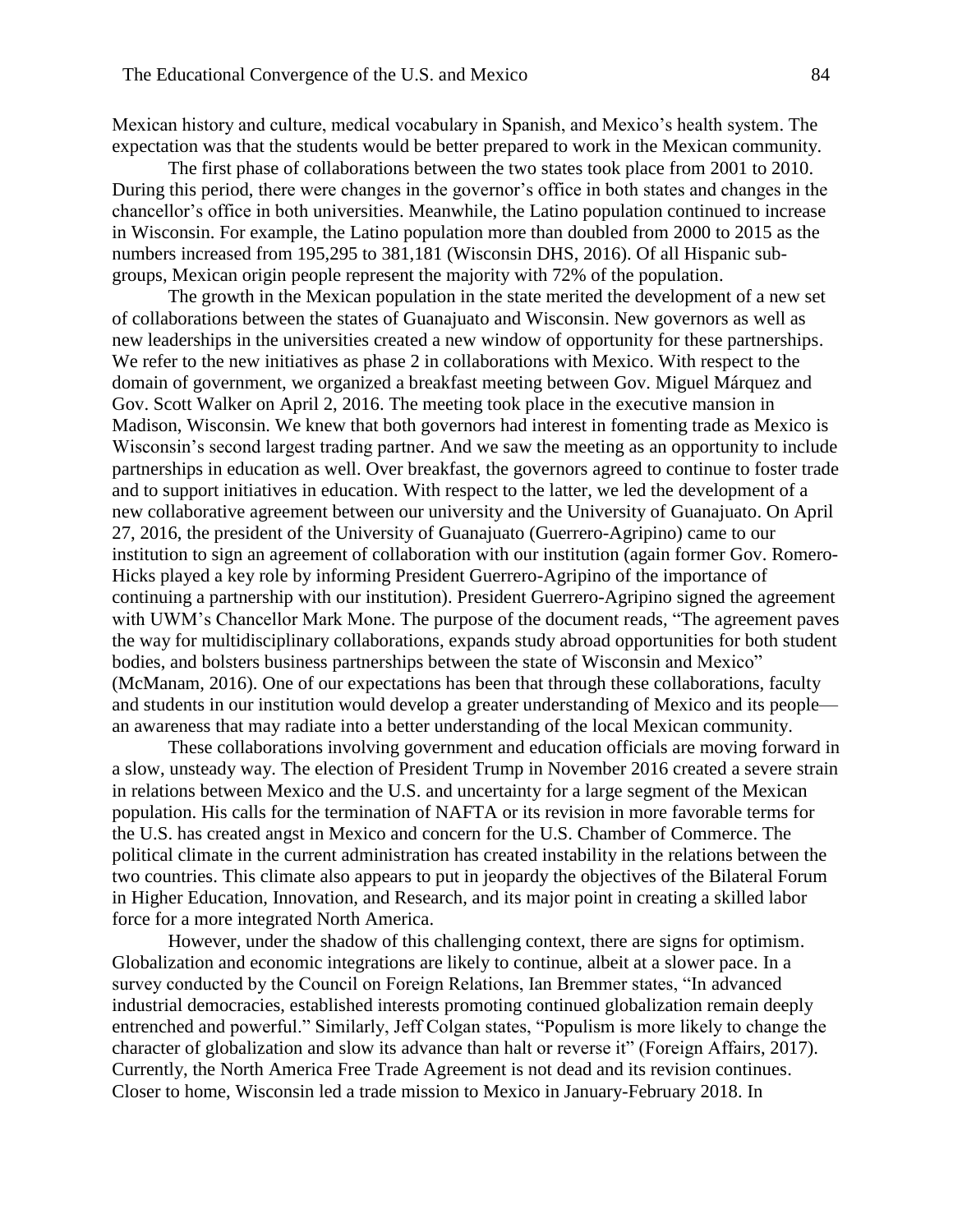education, and as mentioned above, the NCAA voted in January 2018 to allow Mexican universities to join its organization (Bauer-Wolf, 2018). Moreover, at the federal level, the U.S. Department of Education continues to provide grants in foreign language instruction and area/international studies, teaching, and research (OPE, 2018).

## **Conclusion**

The North America Free Trade Agreement not only led to a greater economic integration between Mexico and the U.S., it also led to continuing immigration from Mexico, a phenomenon that began in the 1840s. Continuing migration from Mexico and other countries in Latin America contributed to the growth of the Latino community, which became the largest minority group in 2001. By this time, the Mexican community in the U.S. had been influencing greatly the language and culture in this country. However, the Mexicanization and Latinization of the U.S. has not been a one-way street. Mexican society as well as its industrial and economic sectors have incorporated many elements from U.S. society. Thus, for a period of time, it appeared as if the two societies were moving towards a greater level of integration.

This integration was, however, uneven with different sectors of society in both countries affected in different ways. Many regions in the United States experienced a shortage of bilingual service providers. The lower educational attainment of Hispanic students created by a number of factors including unequal opportunities (Gandara and Contreras, 2009; U.S. Commission on Civil Rights, 2018) created a context for a small percentage of college graduates in the Latino community. It is in this setting that we developed the first phase of partnerships with Mexico for the recruitment of Mexican teachers and nurses, and a summer program in Mexico for nursing students to develop the bilingual and bicultural skills needed to work more effectively in the Mexican community.

The second phase of the project involving government and educational officials in the two states falls broadly under the umbrella of the Bilateral Forum in Higher Education, Innovation, and Research. The hope is that collaborations in research, teaching, and faculty/student exchanges between the two universities will contribute to the economic growth in both states and foster greater multicultural understanding. The development of these partnerships is slowly unfolding under the current climate of strained relations between the two countries. Nevertheless, there are reasons for optimism for the continuing economic integration of the two countries and the need for more partnerships in education.

As mentioned above, globalization may be slowing down but it is not going in reverse. As of this writing, NAFTA talks continue in Mexico City. In late January 2018, Wisconsin completed a successful trade mission in Mexico. In higher education, the University of California continues with its partnerships with Mexico (UC Mexus portal). In April 2017, Southern Methodist University inaugurated its SMU Mission Foods Texas-Mexico Center (SMU, 2017). In our case, we will be meeting with government and education officials in Guanajuato in March 2019 to move forward with our educational partnerships. The vision of Pastor (2011) for a "North America Community" may not be dead. Mexico and the Mexican transnational community in the U.S. continue to coexist. On February 22, 2018, Guillermo Cantu (Secretary General of the Mexican Federation of Soccer) announced the launch of its Englishlanguage social media channels. He states, "Well, basically there are more than 40 million fans of the Mexican National Team in the United States. We practically have two territories—Mexico and the United States" (Arnold, 2018). In conclusion, we believe that there will be continuing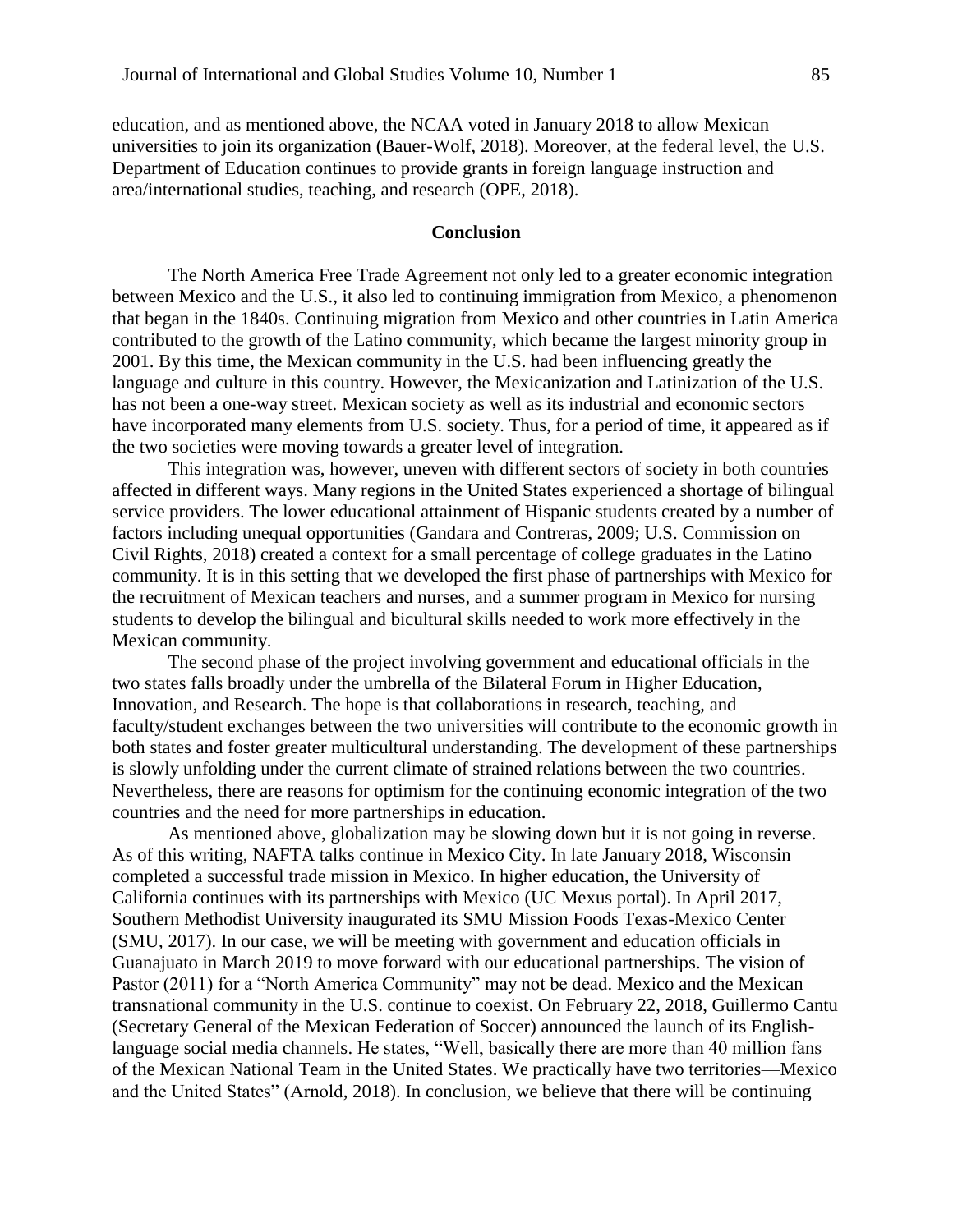economic and social integration between the two countries. This integration can be slowed down by the current administration in the U.S., but it will not go on reverse. The world has become highly integrated and the present global order is highly resilient and can survive Trump (Sullivan, 2018).

That was the conclusion reached in April 27, 2018. Six months later, it was announced that Canada, the U.S., and Mexico will host the World Cup in 2026. On September 30, 2018, the three countries reached a new trade agreement. A key statement in the press release states, "It will strengthen the middle class, and create good, well-paying jobs and new opportunities for the nearly half billion people who call North America home" (U.S. Government, 2018). For Seele (2018, p. 283), "The . . . future seems clear. The frontiers that once separated us will continue to vanish as forces stronger and more dynamic than any presidential order or trade agreement continue to bring us closer together." We share Selee's perspective. Thus, it is important to continue to develop partnerships between the two countries, a partnership that may lead to a greater educational convergence and a higher level of multicultural understanding between the two societies.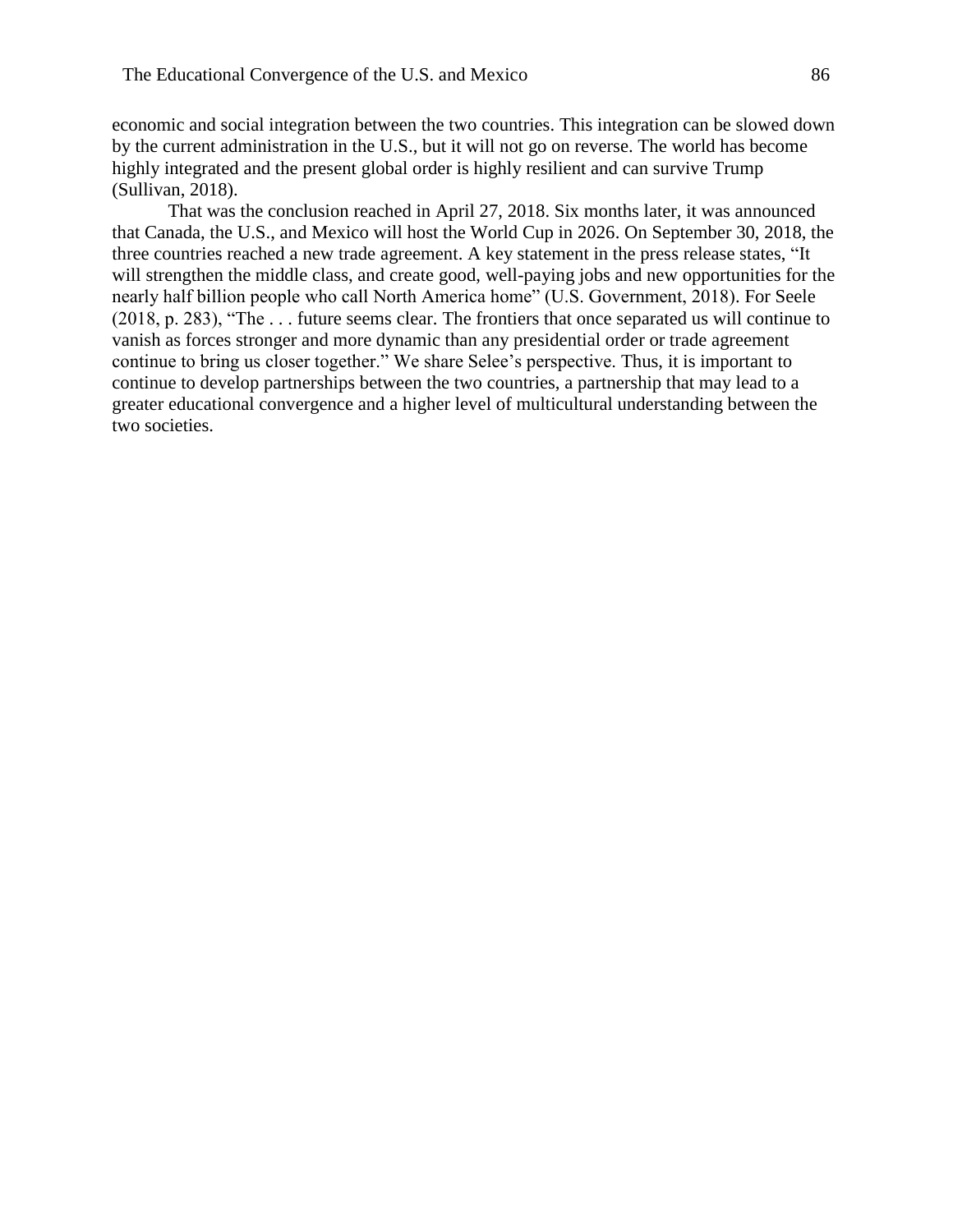#### **References**

- ACT, Inc. (2016). ACT Scores Down for 2016 U.S. Grad Class Due to Increased Percentage of Students Tested. Iowa City, IA, August 24. Retrieved from [https://act.org/content/act/en/newsroom/act-scores-down-for-2016-us-grad-class-due-to](https://act.org/content/act/en/newsroom/act-scores-down-for-2016-us-grad-class-due-to-increased-percentage-of-students-tested.html/)[increased-percentage-of-students-tested.html/](https://act.org/content/act/en/newsroom/act-scores-down-for-2016-us-grad-class-due-to-increased-percentage-of-students-tested.html/)
- Arnold, J. (2018, February 22). *Mexico launches English-language social media channels, announces May friendly against Wales.* Retrieved from [http://www.goal.com/en/news/mexico-launches-english-language-social-media-channels](http://www.goal.com/en/news/mexico-launches-english-language-social-media-channels-announces-lrtw8uay95uwg1fr92advemg/)[announces-lrtw8uay95uwg1fr92advemg/](http://www.goal.com/en/news/mexico-launches-english-language-social-media-channels-announces-lrtw8uay95uwg1fr92advemg/)
- Bacon, D. (2014). Globalization and NAFTA Caused Migration from Mexico. Political Research Associates. October 11. Retrieved from https://www.politicalresearch.org/2014/10/11/globalization-and-nafta-caused-migrationfrom-mexico/
- Baker, C. (2011). *Foundations of Bilingual Education and Bilingualism (5th ed.).* Bristol, UK: Multilingual Matters, LTD.
- Bakker, M. (2010). "Mexican migration, transnationalism, and the re-scaling of citizenship in North America." *Ethnic and Racial Studies,* 34(1), 1-19.
- Barrow, C. W., Didou-Aupetit, S., Mallea, J. (2003). *Globalization, Trade Liberalization, and Higher Education in North America: The Emergence of a New Market under NAFTA?*  New York, NY: Springer.
- Bauer-Wolf, J. (2018, January 22). First Mexican member of the NCAA? *Inside Higher Ed*. Retrieved from [https://www.insidehighered.com/news/2018/01/22/ncaa-allows-mexican](https://www.insidehighered.com/news/2018/01/22/ncaa-allows-mexican-institutions-join-division-ii-one-aiming-be-first)[institutions-join-division-ii-one-aiming-be-first](https://www.insidehighered.com/news/2018/01/22/ncaa-allows-mexican-institutions-join-division-ii-one-aiming-be-first)
- Borofsky, R. (2011). Defining Public Anthropology. Retrieved from http://www.publicanthropology.org/public-anthropology/
- Camera, L. (2015, October 16). *Wanted: Bilingual Teachers.* Retrieved from [https://www.usnews.com/news/articles/2015/10/16/us-faces-shortage-of-bilingual](https://www.usnews.com/news/articles/2015/10/16/us-faces-shortage-of-bilingual-teachers/)[teachers/](https://www.usnews.com/news/articles/2015/10/16/us-faces-shortage-of-bilingual-teachers/)
- Canales, A., & Montiel Armas, I. (2007). A world without borders? Mexican immigration, new boundaries and transnationalism in the United States. In Pecoud, A. & de Guchgeneive, P. (Eds.), pp. 221-242. Unesco and Berhahn Books.
- Canton, J. (2006). *The Extreme Future: The top trends that will reshape the world for the next 5, 10, and 20 years*. New York, NY: Dutton.
- Castaneda, E., Morales, M., & Ochoa, O. (2004). Transnational Behavior in Comparative Perspectives: The Relationship between Immigrant Integration and Transnationalism in New York, El Paso, and Paris. *Comparative Migration Studies,* 2(3), 305-333.
- Clemetson, L. (2003, January 22). "Hispanics Now Largest Minority, Census Shows." *The New York Times*. Retrieved from [http://www.nytimes.com/2003/01/22/us/hispanics-now](http://www.nytimes.com/2003/01/22/us/hispanics-now-largest-minority-census-shows.html)[largest-minority-census-shows.html](http://www.nytimes.com/2003/01/22/us/hispanics-now-largest-minority-census-shows.html)
- Colby. S. and Ortman, J. (2015). Projections of the Size and Composition of the U.S. Population: 2014-2060. Population Estimates and Projections. Current Population Reports. March. United States Census Bureau. U.S. Department of Commerce.
- Conchas, G., Osegura, L., & Diego Vigil, J. (2012). Acculturation and school success: Understanding the variability of Mexican American youth adaptation across urban and suburban contexts. *Urban Review*, 44(4), 401-422.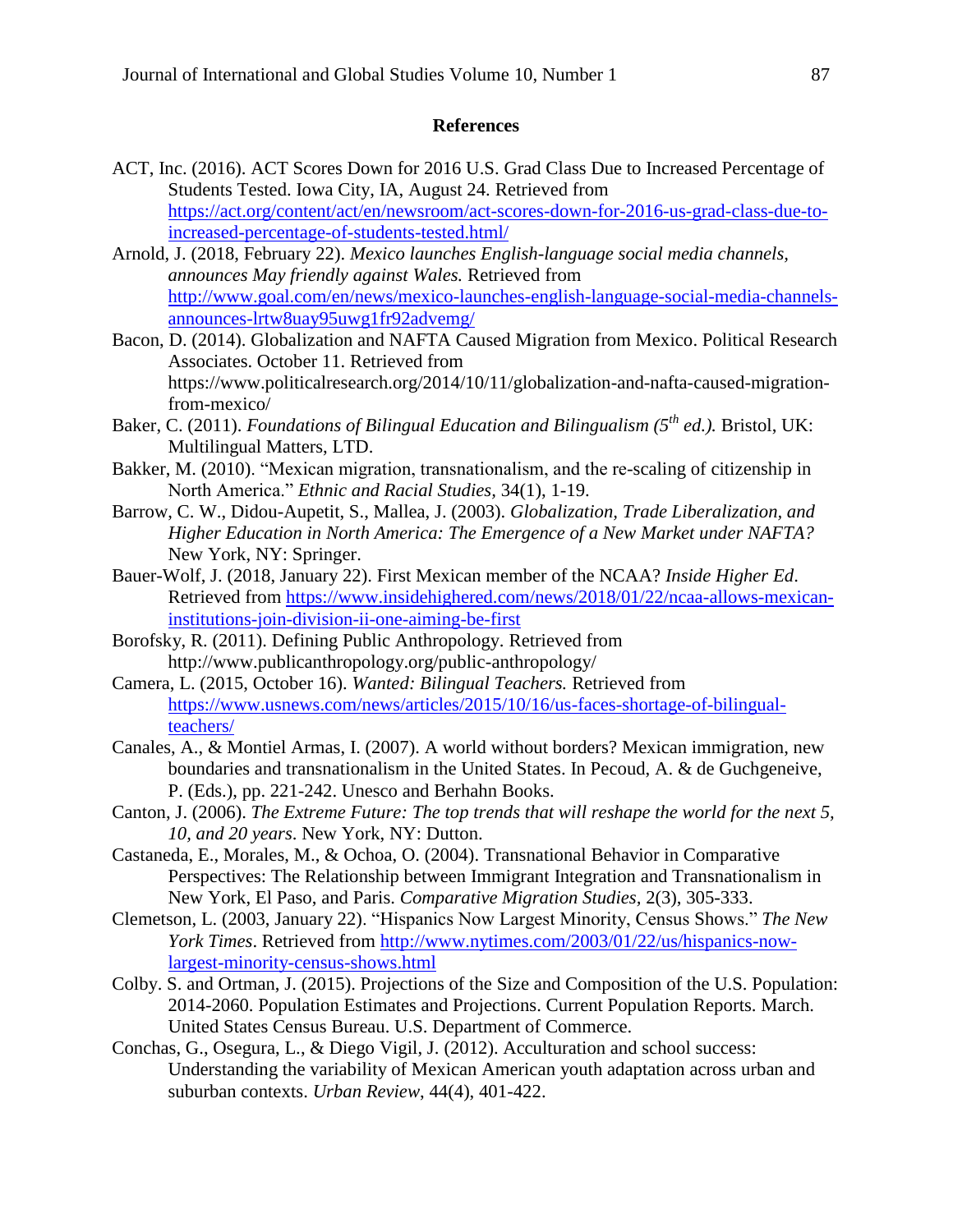- Correa-Cabrera, G. & Staudt, K. (2014). An Introduction to the Multiple U.S.-Mexico Borders. *Journal of Borderland Studies,* 29(4), 385-390.
- De Lauri, A. Public Anthropologist. https://brill.com/view/journals/puan/puan-overview.xml
- Diamond, J. (2018, January 11). Trump: I will use NAFTA negotiations to make Mexico pay for the wall. *CNN*. Retrieved from [https://www.cnn.com/2018/01/11/politics/donald-trump](https://www.cnn.com/2018/01/11/politics/donald-trump-nafta-mexico-wall/index.html)[nafta-mexico-wall/index.html](https://www.cnn.com/2018/01/11/politics/donald-trump-nafta-mexico-wall/index.html)
- Dibble, S. (2008, February 11). Nursing Shortage Has US Hospitals Looking South of the Border. *Banderas News*. Retrieved from [http://www.banderasnews.com/0802/hb](http://www.banderasnews.com/0802/hb-nurseshortage.htm)[nurseshortage.htm](http://www.banderasnews.com/0802/hb-nurseshortage.htm)
- Donnan, S. (2017, October 6). Top US business group says Trump's Nafta stance 'dangerous.' *Financial Times*. Retrieved from [https://www.ft.com/content/97179336-aab2-11e7-ab55-](https://www.ft.com/content/97179336-aab2-11e7-ab55-27219df83c97) [27219df83c97](https://www.ft.com/content/97179336-aab2-11e7-ab55-27219df83c97)
- Fernholz, T. (2013). Why a Spanish-language tv network has the best ratings in an Englishspeaking country. *Quartz,* July 22. Retrieved from https://qz.com/106855/why-a-spanishlanguage-tv-network-has-the-best-ratings-in-an-english-speaking-country/
- FOBESII. (2017, March 17). Foro Bilateral México-Estados Unidos sobre Educación Superior, Innovación e Investigación (FOBESII). Retrieved from <https://mx.usembassy.gov/es/educacion-y-cultura-educacion/fobesii/>
- Foreign Affairs. (2017, June 12). Will Economic Globalization End? Foreign Affairs Asks the Experts. Retrieved from [https://www.foreignaffairs.com/ask-the-experts/2017-06-12-](https://www.foreignaffairs.com/ask-the-experts/2017-06-12-/will-economic-globalization-end) [/will-economic-globalization-end](https://www.foreignaffairs.com/ask-the-experts/2017-06-12-/will-economic-globalization-end)
- Gandara, P. & Contreras, F. (2009). *The Latino Education Crisis: The Consequences of Failed Social Policies*. Cambridge, MA: Harvard University Press.
- Garcia-Acevedo, M.A. (2003). Politics across Borders: Mexico's Policies toward Mexicans in the United States. *Journal of the Southwest,* 45(4), 533-555.
- Gonzalez-Barrera, A. (2013). Spanish is the most spoken non-English language in U.S. homes, even among non-Hispanics. Retrieved from [http://www.pewresearch.org/fact](http://www.pewresearch.org/fact-tank/2013/08/13/spanish-is-the-most-spoken-non-english-language-in-u-s-homes-even-among-non-hispanics/)[tank/2013/08/13/spanish-is-the-most-spoken-non-english-language-in-u-s-homes-even](http://www.pewresearch.org/fact-tank/2013/08/13/spanish-is-the-most-spoken-non-english-language-in-u-s-homes-even-among-non-hispanics/)[among-non-hispanics/](http://www.pewresearch.org/fact-tank/2013/08/13/spanish-is-the-most-spoken-non-english-language-in-u-s-homes-even-among-non-hispanics/)
- Hernderson, T. (2011). *Beyond Borders: A History of Mexican Migration to the United States.*  Malden, MA: Wiley-Blackwell.
- Heyman, J. (1991). *Life and Labor on the Border: Working people of North eastern Sonora, Mexico, 1886-1986.* Tucson: University of Arizona Press.
- IES. (2017). The Condition of Education. Institute of Education Sciences, April. NCES-2017- 144. U.S. Department of Education.
- Leonard, K. (2016, May 19). Building a Latino Wave in STEM: The Hispanic community is under-represented in STEM major fields. U.S. News & World Report. Retrieved from https://www.usnews.com/news/articles/2016-0519/building-a-latino-wave-in-stem
- Lewellen, T. (2002). *The Anthropology of Globalization: Cultural Anthropology enters the 21st century*. Westport, CT: Bergin & Garvey.
- McGee, K. (2015, July 20). Wanted: Bilingual teachers. And here's how one school is filling the gap. *PRI's The World*. Retrieved from https://www.pri.org/stories/2015-07-20/wantedbilingual-teachers-and-heres-how-one-school-filling-gap
- McGilvra, B .( n.d.). *The Binational Migrant Education Teacher Exchange Program: A guide for supporting "Education Without Borders."* Escort. University of New York at Oneonta.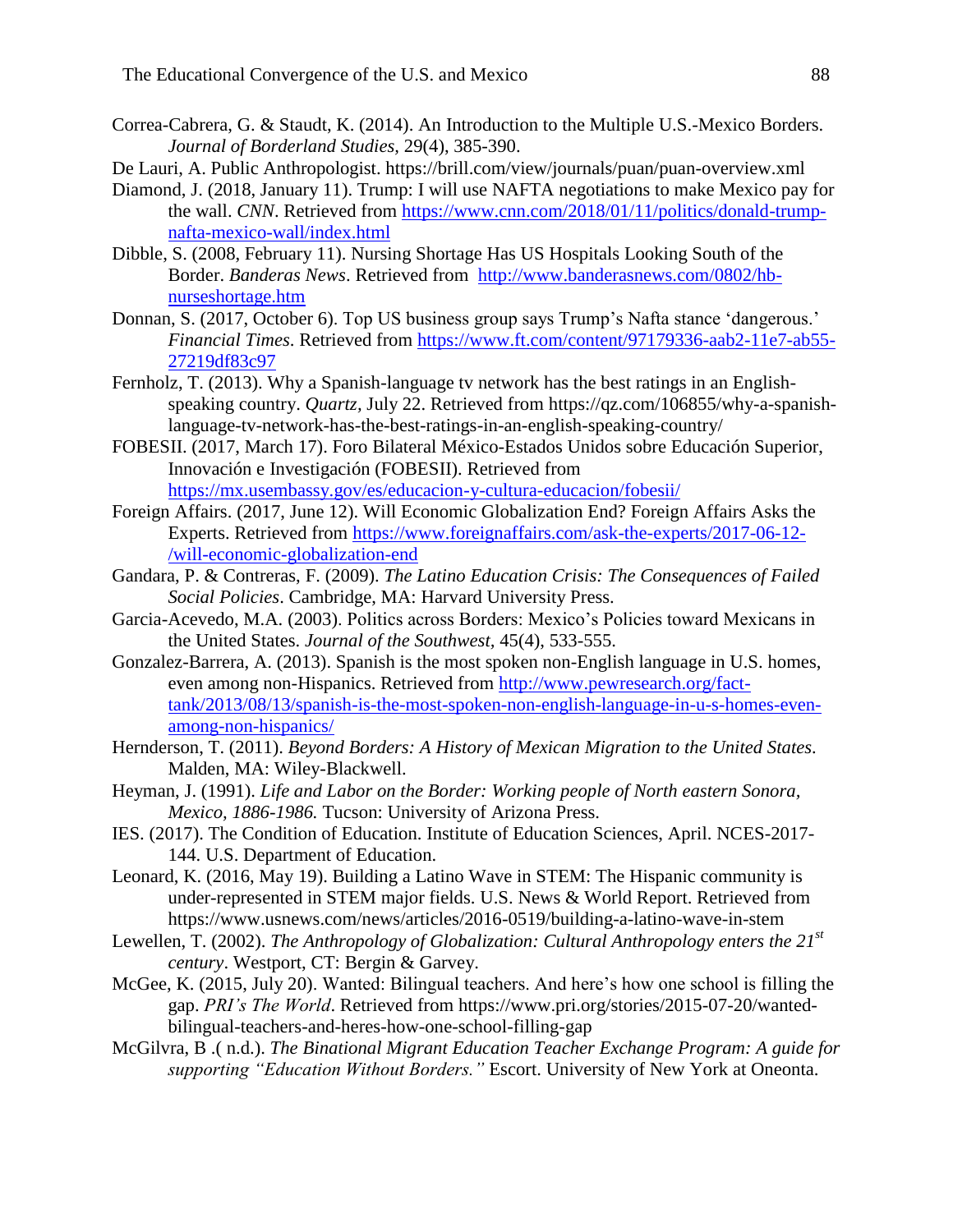- McManamam, A. (2016). UWM-Guanajuato Partnerships boost city ties with Mexico. UWM Report. April, 2016. https://UWM.edu/news/uwm-guanajuato-partnership-boost-city-tieswith-Mexico/
- National Society for Hispanic Professionals (NSHP). (2005). Bilingual Staff Big Bonus for Hospitals and Hispanic Patients*. NSHP organization*. August 1.
- Nieto, S. and Bode, P. (2012). *Affirming Diversity: The sociopolitical context of multicultural education* (6th. ed.). Boston, MA: Pearson.
- Office of Postsecondary Education. (2018). About OPE- International and Foreign Language Education. U.S. Department of Education. Retrieved from https://www2.ed.gov/about/offices/list/ope/iegps/index.html
- Pals, T. and Oms, V. (2016, January 19). Does Student Race Affect "Gifted" Assignment? American Educational Research Association Press Release. Retrieved from http://www.aera.net/Newsroom/News-Releases-and-Statements/Does-Student-Race-Affect-Gifted-Assignment
- Passel, J. (2006). Size and characteristics of the unauthorized migrant population in the U.S. *Pew Hispanic Center,* March 7.
- Passel, J. Cohn, D. and A. Gonzalez-Barrera. (2012). Net Migration from Mexico Falls to Zeroand Perhaps less. *PRC: Hispanic Trends,* April 23.
- Pastor, A. (2011). *The North American Idea: A vision of the continental future*. Oxford University Press.
- Peacock, J. (1997). The Future of Anthropology. *American Anthropologist*, 99(1), 9-17.
- Perez, W. (2011). *Americans By Heart: Undocumented Latino Students and the Promise of Higher Education (Multicultural Education Series).* New York: Teachers College Press.
- Peterson, P., Lastra-Anadon, C., Hanushek, E., & Woesmann, L. (2011). Are U.S. Students Ready to Compete? *Education Next*, 11(4), 1-8.
- Phillips, J. and Massey, D. (2000). Engines of Immigration: Stocks of Human and Social Capital in Mexico. *Social Science Quarterly*, 81(1), 33-48.
- Portes, A., Guarnizo, L., and Landlolt, P. (1999). The Study of Transnationalism: Pitfalls and promise of an emergent research field. *Ethnic and Racial Studies*, 22(2), 217-237.
- Roberts, B., Frank, R., and Lozano-Ascencio, F. (1999). Transnational Migrant Communities and Mexican Migration to the U.S. *Ethnic and Racial Studies*, 22(2), 238-266.
- Rosenblum, M. and Meissner, D. (2014). The Deportation Dilemma: Reconciling Tough and Humane Enforcement. *Migration Policy Institute: Reports.* April.
- Solberg, C. (2003, June 5). Commentary: World Affairs symposium works for unity; speakers predict unification of U.S., Mexico, Canada. *Fond Du Lac Reporter*.
- Southern Methodist University (SMU). (2017). SMU, Mission Foods Texas-Mexico Center Celebrates Official Opening with Dinner, Inaugural Symposium. April 6. https://www.smu.edu/news/2017/texas-mexico-center-opens-06april2017
- Statista. Distribution of educational attainment among the Hispanic Population in the United States in 2013, by Latino origin. Retrieved from

<https://www.statista.com/statistics/234874/us-hispanic-population-by-education-level/>

- Sullivan, J. (2018). The World After Trump: How the System Can Endure. *Foreign Affairs*, March-April, 10-19.
- Tragesser, M. (2017, August 1). Why Free Trade with Mexico is Bringing State Unprecedented Economic Growth. MacIver Institute. Retrieved from <http://www.maciverinstitute.com/tag/mexico/>